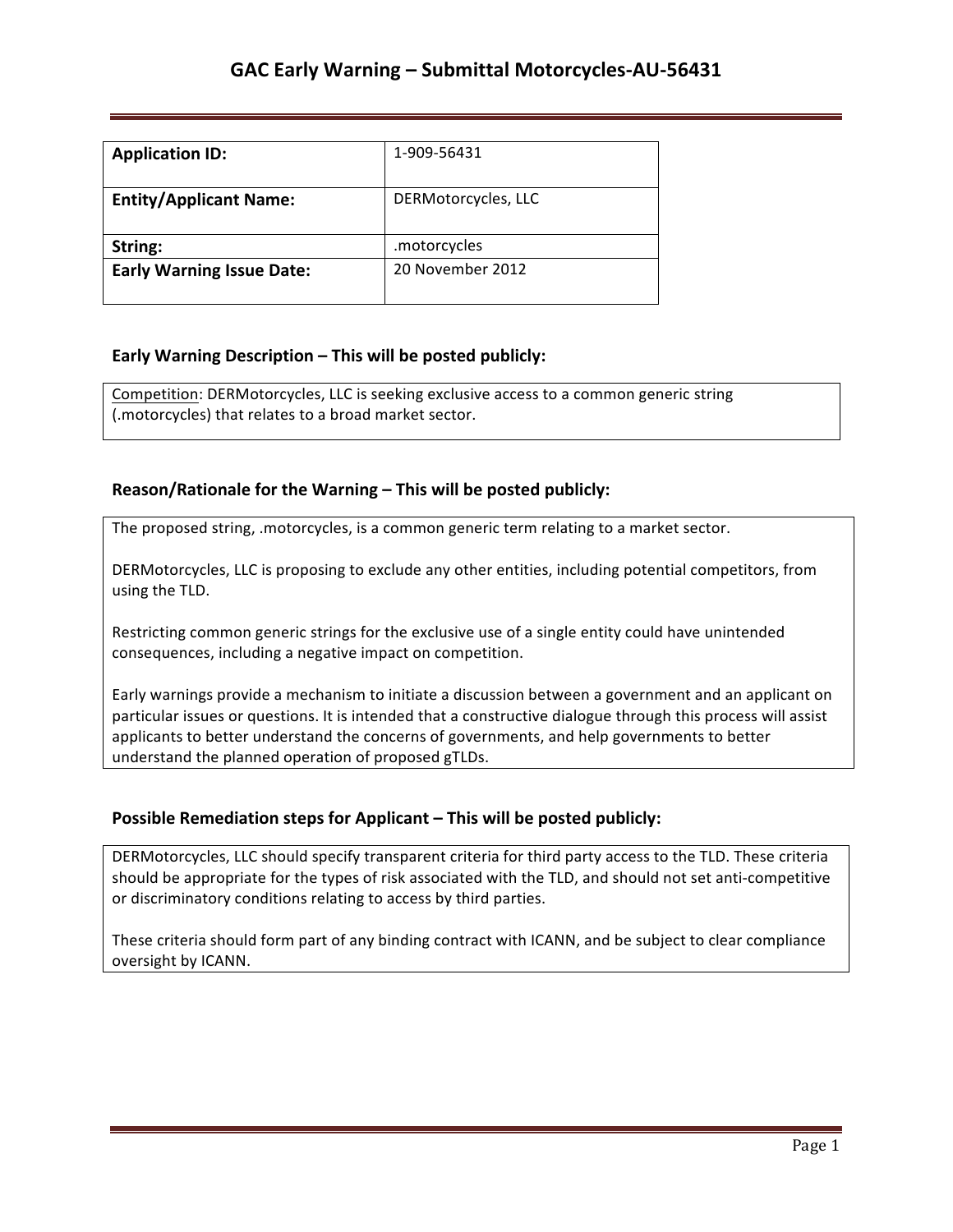## **Further Notes from GAC Member(s) (Optional) – This will be posted publicly:**

This Early Warning is from the Department of Broadband, Communications and the Digital Economy (DBCDE), on behalf of the Australian Government. In the first instance, communications and responses to this early warning should be emailed to gacearlywarning@gac.icann.org, with the text "Australian EW" and the application ID in the subject field.

# **INFORMATION FOR APPLICANTS**

## **About GAC Early Warning**

The GAC Early Warning is a notice only. It is not a formal objection, nor does it directly lead to a process that can result in rejection of the application. However, a GAC Early Warning should be taken seriously as it raises the likelihood that the application could be the subject of GAC Advice on New gTLDs or of a formal objection at a later stage in the process. Refer to section 1.1.2.4 of the Applicant Guidebook (http://newgtlds.icann.org/en/applicants/agb) for more information on GAC Early Warning.

## **Instructions if you receive the Early Warning**

**ICANN** strongly encourages you work with relevant parties as soon as possible to address the concerns voiced in the GAC Early Warning.

### **Asking questions about your GAC Early Warning**

If you have questions or need clarification about your GAC Early Warning, please contact gacearlywarning@gac.icann.org. As highlighted above, ICANN strongly encourages you to contact gacearlywarning@gac.icann.org as soon as practicable regarding the issues identified in the Early Warning. 

### **Continuing with your application**

If you choose to continue with the application, then the "Applicant's Response" section below should be completed. In this section, you should notify the GAC of intended actions, including the expected completion date. This completed form should then be sent to gacearlywarning@gac.icann.org. If your remediation steps involve submitting requests for changes to your application, see the change request process at http://newgtlds.icann.org/en/applicants/customer-service/change-requests.

In the absence of a response, ICANN will continue to process the application as submitted.

### **Withdrawing your application**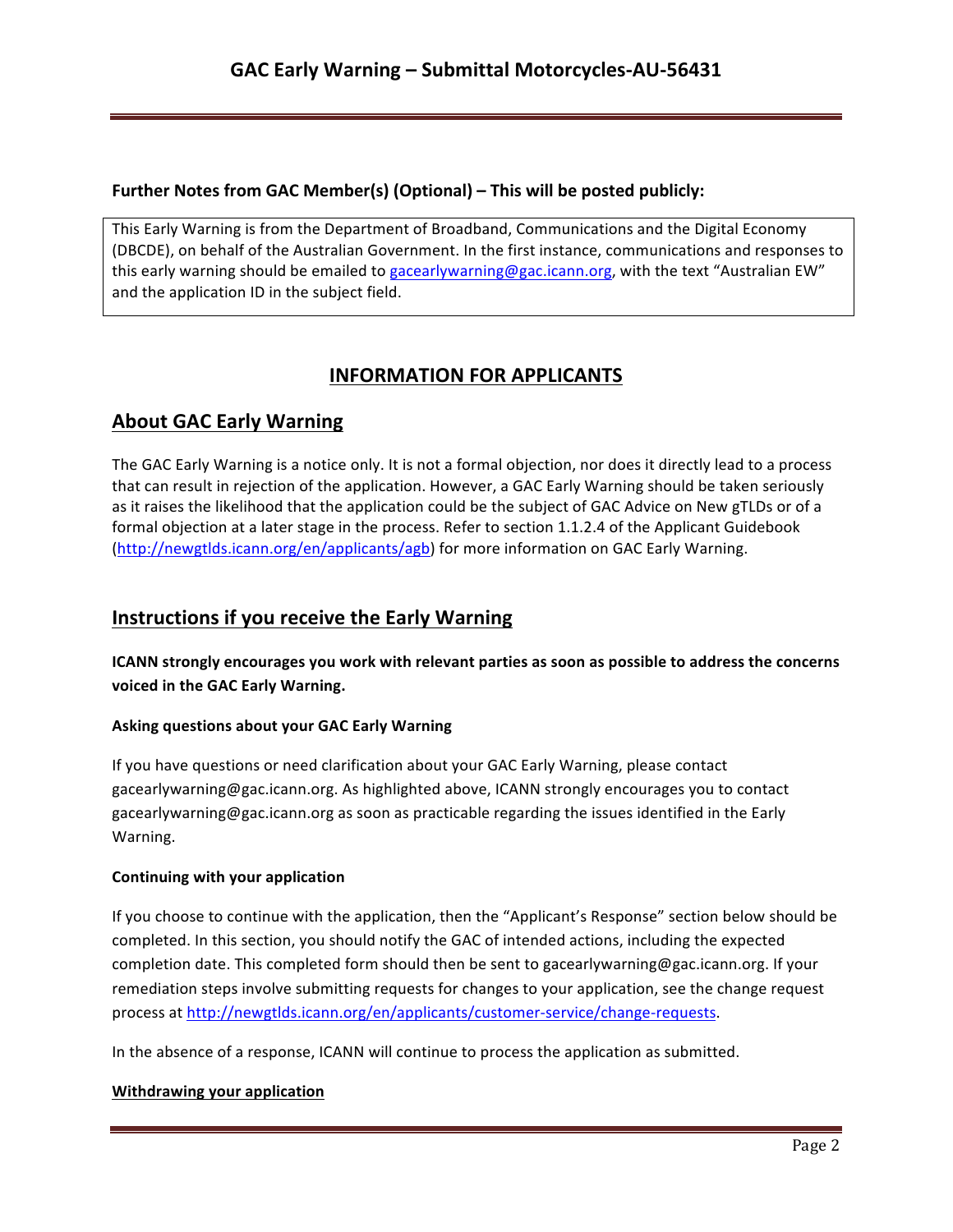# GAC Early Warning - Submittal Motorcycles-AU-56431

If you choose to withdraw your application within the 21-day window to be eligible for a refund of 80% of the evaluation fee (USD 148,000), please follow the withdrawal process published at http://newgtlds.icann.org/en/applicants/customer-service/withdrawal-refund. Note that an application can still be withdrawn after the 21-day time period; however, the available refund amount is reduced. See section 1.5 of the Applicant Guidebook.

For questions please contact: **gacearlywarning@gac.icann.org** 

### **Applicant Response:**